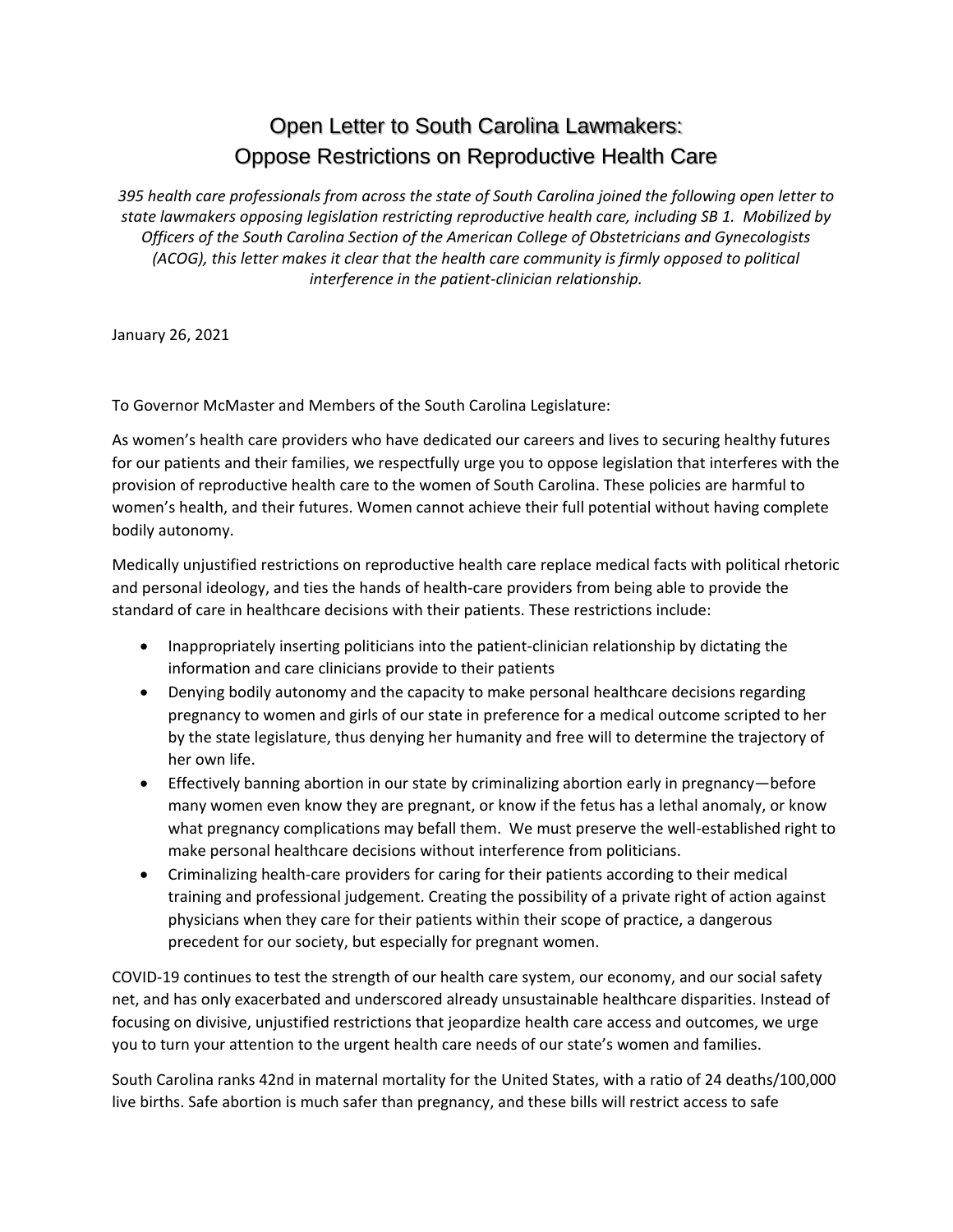abortion. Requiring a woman to continue her pregnancy places her at a much greater risk of mortality than does a safe abortion procedure. These bills do nothing to improve maternal health outcomes, nor will they reduce the need and desire for women to seek abortion care, but they will limit the availability of safe abortion care and threaten to exacerbate our state's maternal mortality crisis.

Our state is also facing a dire shortage in our women's health provider workforce, particularly in rural South Carolina, which has at least 10 counties that have no OB/GYNs. We are deeply concerned that passing restrictive abortion laws would undermine our efforts to recruit and retain clinicians in South Carolina. Currently practicing clinicians would also have little incentive to move to—or stay in—a state with mandates running so fundamentally contrary to scientific and medical facts.

Further, our 3 accredited ob-gyn residency programs must provide training or access to training in the provision of abortion as part of a planned curriculum. Were this legislation to become law, it is unclear how our residency programs would be able to meet these standards. Again, this would be disincentive for the next generation of physicians to come to South Carolina for training. Criminalizing health care signals to future physicians, who are drawn to our state because of our high-caliber residency training programs, that South Carolina puts politics before evidence-based medicine.

Shared decision making between patients and their health care providers must continue to rely on science, best practices, and individual needs. Again, we respectfully urge you to oppose legislation that restricts access to reproductive health care and seeks to punish clinicians providing compassionate, evidence-based care.

## Signed,

Amy Crockett, MD, MSPH, FACOG, ACOG South Carolina Section Chair, Greenville Natalie Dawn Bingham, MD, MPH, FACOG, ACOG South Carolina Section Vice Chair, Spartanburg Ryan Cuff, MD, FACOG, ACOG South Carolina Section Treasurer, Charleston Allison Riley, MD, FACOG, Obstetrics and Gynecology, Greenville Lahari Shetty, MD, Obstetrics and Gynecology Resident, Columbia Tina Withrow, APRN, MSN, FNP-C, Mount Pleasant Lauren Brown, MD, Obstetrics and Gynecology, Charleston Raksha Soora, MD, Charleston Christine Case, MD, Charleston Genevieve Wolpert, MD, MSc, Obstetrics and Gynecology, Charleston Olumide Mughelli, MD, FACOG, Charleston Phyllis D. Marx, MD, Retired Obstetrics and Gynecology, Bluffton Jillian B. Claire, MD, Obstetrics and Gynecology Resident, Columbia Charles Rittenberg, MD, Assistant Professor of Obstetrics and Gynecology, Sullivan's Island Jessica Diaz Rijo, Medical Student, Spartanburg Michael J. Slowey, MD, FACOG, Mount Pleasant Rebecca Crowe, MD, Resident physician, Charleston Paul Fesche, MD, Hilton Head Island Elena Gore, MD, MPH, Little River Erin Casey, MD, Resident, Greenville Suzanne Echemendía-Wirth, MD, Seabrook Island David Scott Enyart Jr., Medical Student, Internal Medicine Residency Candidate, Greenville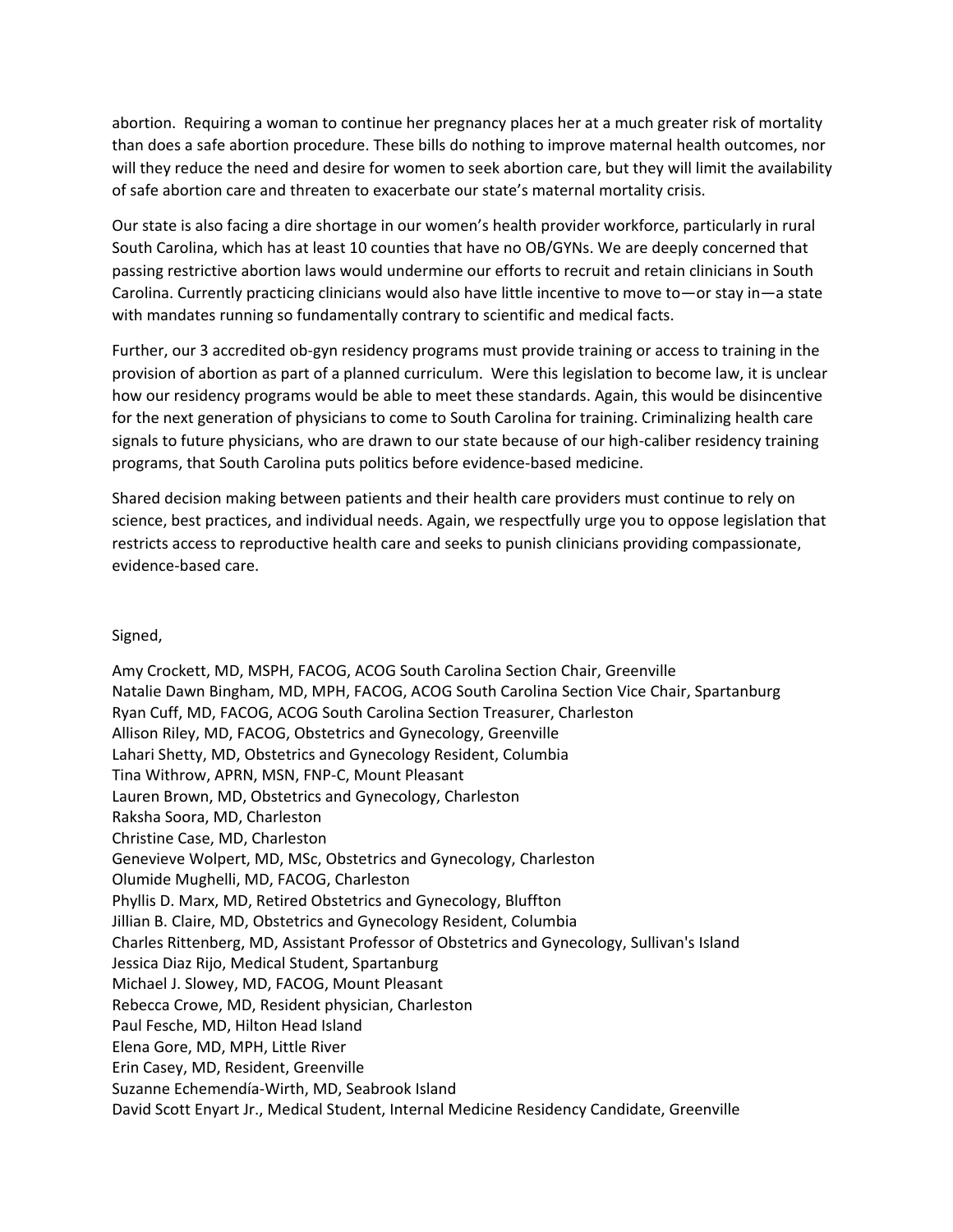Rebecca Rinko, DO, FACOG, Greenville Monica Selander-Han, DO, FACOOG, Georgetown Anne Graham Masters, MD, FACOG, Retired Maternal Fetal Medicine Physician, Greenville Joanne Williamson, MD, FACOG, Obstetrics and Gynecology Hospitalist Site Director, Charleston Amanda Brauss, MD, Spartanburg Lilly S Filler, MD, Obstetrics and Gynecology, Columbia Arthur Dalton James, MD, FACOG, Retired, Clemson Maggie Ray, MD, Mount Pleasant Kristl Tomlin, MD, FACOG, Clinical Assistant Professor, University of South Carolina School of Medicine, Columbia Lauren J. Painter, MD, FACOG, Columbia Kristen MacClenahan, MD, Obstetrics and Gynecology, Piedmont Laura Bulmer, MS, Genetic Counselor, Charleston Haritha Pavuluri, MS, Greenville Mallory Alkis, MD, FACOG, Assistant Professor, Charleston T. Scott Jennings, MD, FACOG, Gynecologic Oncologist, Charleston Sarah Wheat, DO, FACOG, Anderson Stephen Jones, MD, Florence James Gregory Johnson, MD, Retired Obstetrics and Gynecology, Pawleys Island Mary Burriss, MD, North Augusta Jennifer Allen, MD, FACOG, Spartanburg Natalie Gregory, MD, FACOG, Charleston Alexander Smythe, MD, FACOG, Clinical Associate Professor, Obstetrics and Gynecology, University of South Carolina School of Medicine, Columbia Charles W. Harmon, MD, FACS, Lexington Caroline Smith, RN, CCRN, Registered Nurse, Columbia Mark Dermer, MD, FACOG, Obstetrics and Gynecology Hospitalist, Anderson Peggy Dermer, RN, Anderson Kelly Ryan, Clinical Medical Student, Charleston Elizabeth Beaty, MD, Columbia Emma Segal, MD, Columbia Satavia Gaston, MSN, WHNP-BC, Charleston Peter A. Sereque, MD, FACOG, Spartanburg John Van Deman, MD, Greenville Alice Weathers, RN, BSN, Columbia Ashley Locklear, MSN, RNC-OB, Nursing Administration, Columbia Bertram Richter, MD, Columbia Jana Keating, MD, FACOG, Spartanburg Lisa M. King, MD, Greenville Hannah Rugg, MD, Columbia William Rayburn, MD, MBA, FACOG, Sullivan's Island Betlihem Ayalew, MS, Medical Student, Greenville Terry B. Levenson, MD, Director of Medical Student Education, Conway Medical Center, Conway Kerry M. Sims, MD, Obstetrics and Gynecology, Columbia William F. James, Jr., MD, FACOG, Spartanburg Bogna Brzezinska, MD, Gynecologic Oncology Fellow, Graniteville Laura Wang, MD, Greenville Janice Bacon, MD, FACOG, Columbia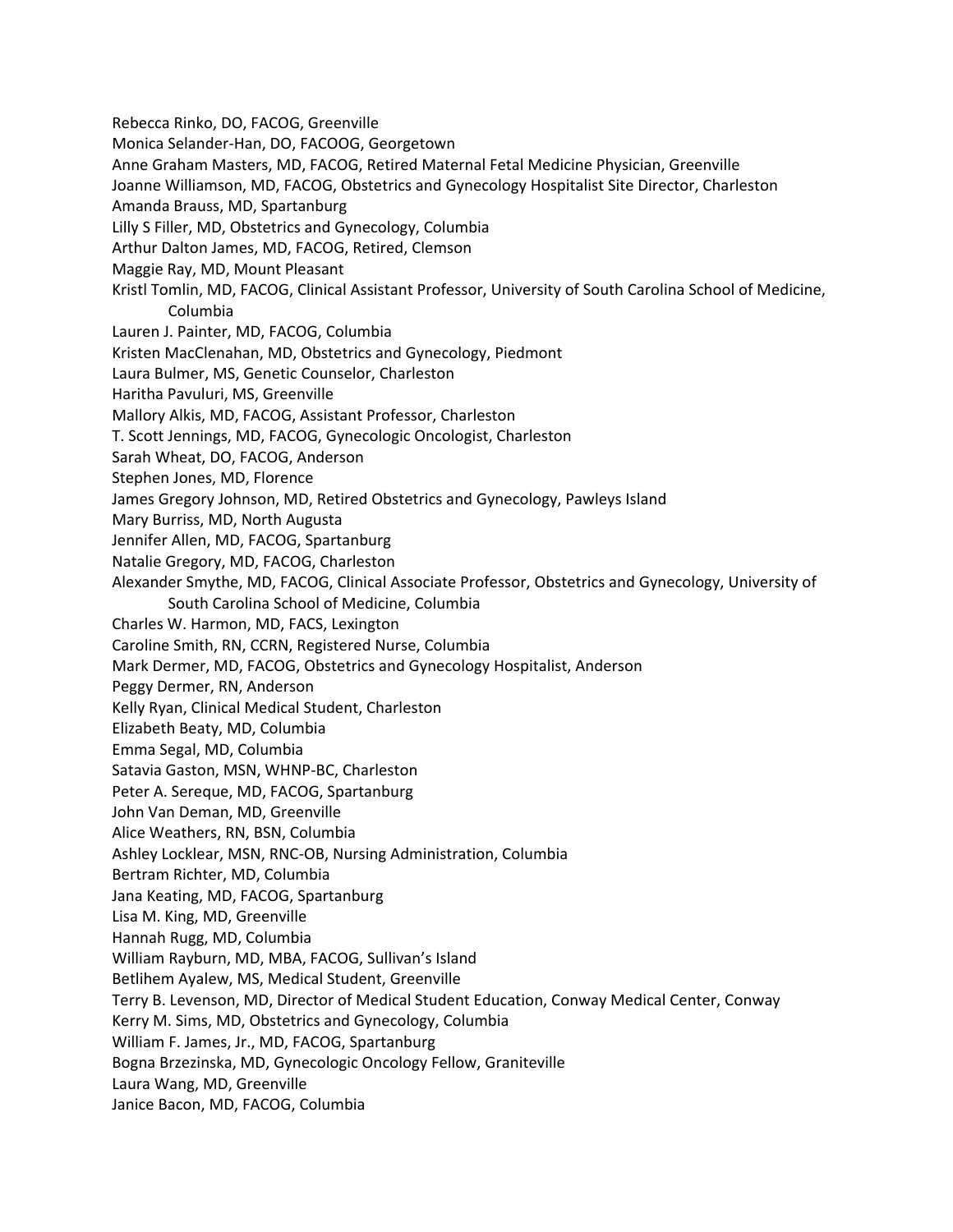Joy McFarland, MD, FACP, Greenville John E. Nichols, MD, FACOG, Medical Director, Greenville Macey Barnes, MD, Greenville Karen Thompson, DNP, WHNP, Myrtle Beach Dahlmon L. Smoak, MD, FACOG, Charleston Reginald F. Daves, MD, Conway Abbigail Woll, MD, Charleston Robin Garrell, MD, Spartanburg Ashley Benson, MD, FACOG, Spartanburg Grantham D. Warren, MD, FACOG, Spartanburg Monica Ploetzke, MD, Obstetrics and Gynecology, Manning Alexandra Rowin, MD, FACOG, Assistant Professor of Obstetrics and Gynecology, Mount Pleasant Kristine Martin, MD, Greenville Laura Lowe, MBA, BSN, RN, ACMA, ACM-RN, Executive Director, Greenville Benjie B. Mills, MD, PRISMA Health, Greenville Shannon Howard, Medical Student, Columbia Savannah Micolucci, MD, Resident Physician, Greenville Kristi Melton, RN, Greenville Erica Schenhals, MD, Resident Physician, Greenville Mark Calaway, MD, Greenville Judy Chen, MD, Physician Resident, Greenville Greta Zimmerman, DO, Partner Columbia Skin Clinic, Columbia Lauren Kathryn Jones, Medical Student, Greenville Sara Ruiz, MD, Obstetrics and Gynecology, Greenville Stephanie Leonard, RN, Pelzer Trace Christopher Deighan, MD, Obstetrics and Gynecology, Greenville Eliza C. Hardy, MD, Greenville Paige C. Walton, MD, Charleston Sarah Harris, MD, Greenville Terry Buffkin, MD, FACOG, Private Practice, Gynecology, Greenville Silki Modi, MD, Obstetrics and Gynecology Resident, Columbia Abigael Dishler, DO, Greenville Jeremiah Carew, DO, Columbia Audra Adams, MSN, RN, ACM-RN, Director, Greer Stephanie Berg, MD, Psychiatrist, Columbia Elizabeth Anne Shirley MD, FAAP, Greenville Dawn Querin, BS, Practice Administrator, Spartanburg Katee Wyant Verhoef, MD, Resident, Columbia Breonna Kinnison, DO, Resident, Greenville Lauren D. Demosthenes, MD, Greenville Angela Rodi, MD, Obstetrics and Gynecology Resident Physician, Greenville L. Mackenzie Harbin, MD, Charleston Michelle Henry, CRNA, Lexington Katie Willey, CMA, Summerville Jennifer Higdon, MD, Columbia Mary E. Baker, MD, FACOG, Newberry Elizabeth Frye, CMA, Mount Pleasant Nancy M. Vaughns, DO, Obstetrics and Gynecology, Georgetown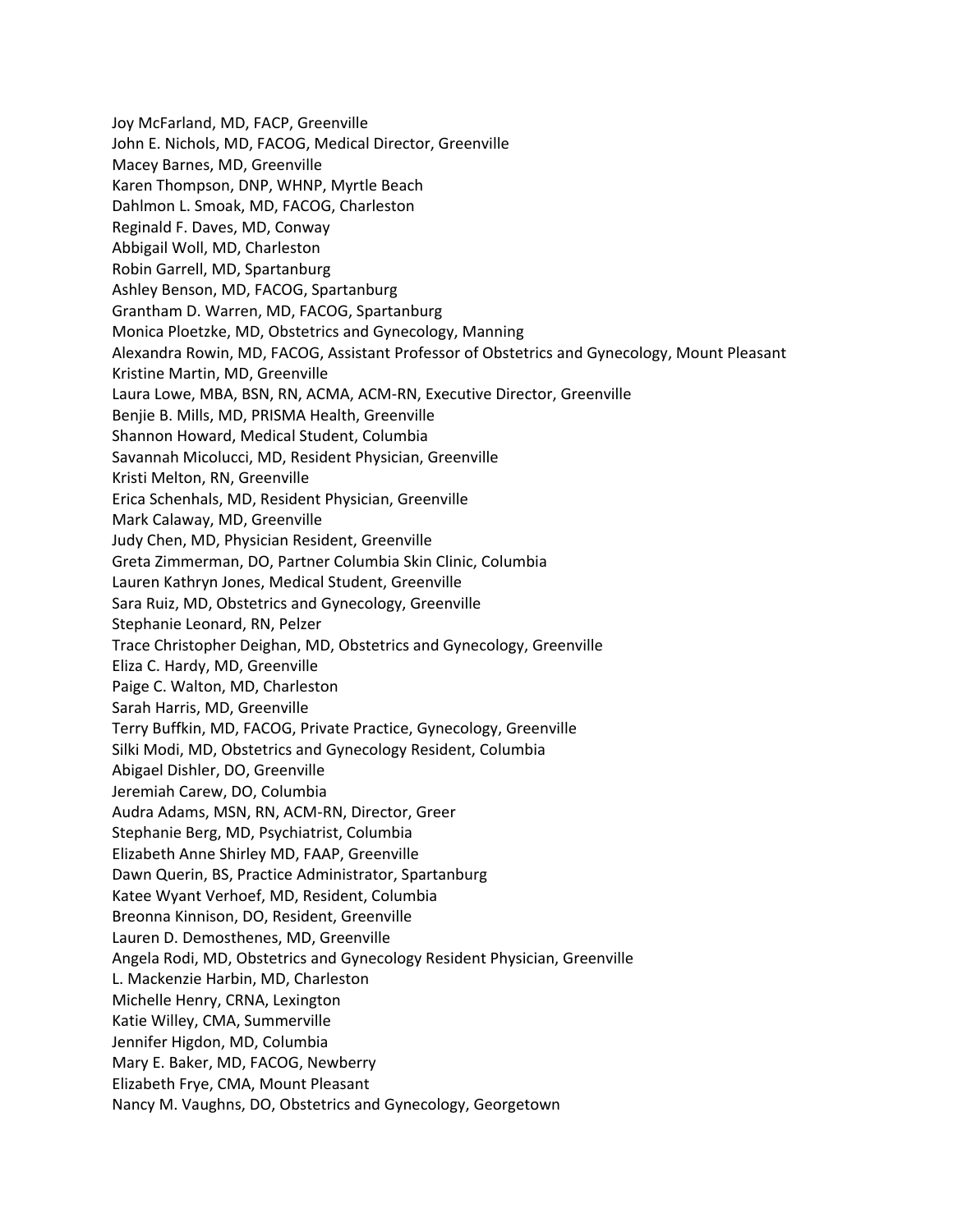Carol Wannamaker Shuler, MD, FACOG, Seneca Emily Huggins, MD, Camden Meredith Mitchell, MD, FACOG, Obstetrics and Gynecology, Beaufort Poornema Ramasamy, MD, Hospitalist and Wound Care Specialist, Columbia Jill McLeod, MD, FACOG, Sumter Jasjot Bhullar, MD, FAHA, Spartanburg Kendall Phelps-Polirer, Medical Student, Columbia Megan Nguyen, MD, FACOG, Greenwood Angela LaRosa, MD, Charleston Karen Eastburn, DO, MS, FAAP, Greenville Bethany Arrington, CNM, Greenville Jacqueline Dallaire, MD, Charleston Maggie Evans, MD, Mount Pleasant John Doty, MD, Charleston Jessica Williamson, RDMS, Sonographer, Mount Pleasant Carrie Funkhauser, MD, FACOG, Mount Pleasant Rikki Vannort, BSN RN, Mount Pleasant Margaret Henderson, DPT, Charleston Hallie Neal, MD, Charleston Elizabeth Moroski, MD, Pediatric Hospitalist, Prisma/AnMed, Clemson Angel Rochester, MD, Greenville Paige Tyler, RN, Columbia Clayton Southern, MD, Resident Physician, Greenville Ronald Long, MD, PhD, FACOG, Clinton Katharine White, MD, FACOG, Mount Pleasant Tanya Tang, DO, Spartanburg Katherine Auwarter, MD, Obstetrics and Gynecology Resident, Greenville Brooke Naffziger, DO, Obstetrics and Gynecology, Columbia Cathy Tobin, CST, Surgical Technician, Mount Pleasant Sara Clark, MD, FAAP, Anderson Andrea Merritt, COA, OSV, Simpsonville Jessica Schnorr, Medical Student, Charleston Elizabeth Boggs, MD, Columbia Catherine Frederick, MD, Greenville Heather Stewart, MD, Charleston Nicole Cothran, MD, Neonatologist, Greenville Cynthia Marie Pridgen, MD, MBA, FACOG, Columbia Jessica Hobbs, DO, FACEP, Greenville Stephanie Walker, MD, FAAFP, Greer Kim Kinard, MD, Columbia Kelly Ward, BSN, RN, Charleston Sumit Saraf, MD, Attending Physician, Columbia Krista Timmerman, MD, Greenville Shelly Gottschling, LMT, Charleston Kimberly Caristi, MD, Mount Pleasant Lisa Cookingham, MD, FACOG, Lexington Paula Orr, MD, FACOG, Charleston Tonya Franklin, RN, Summerville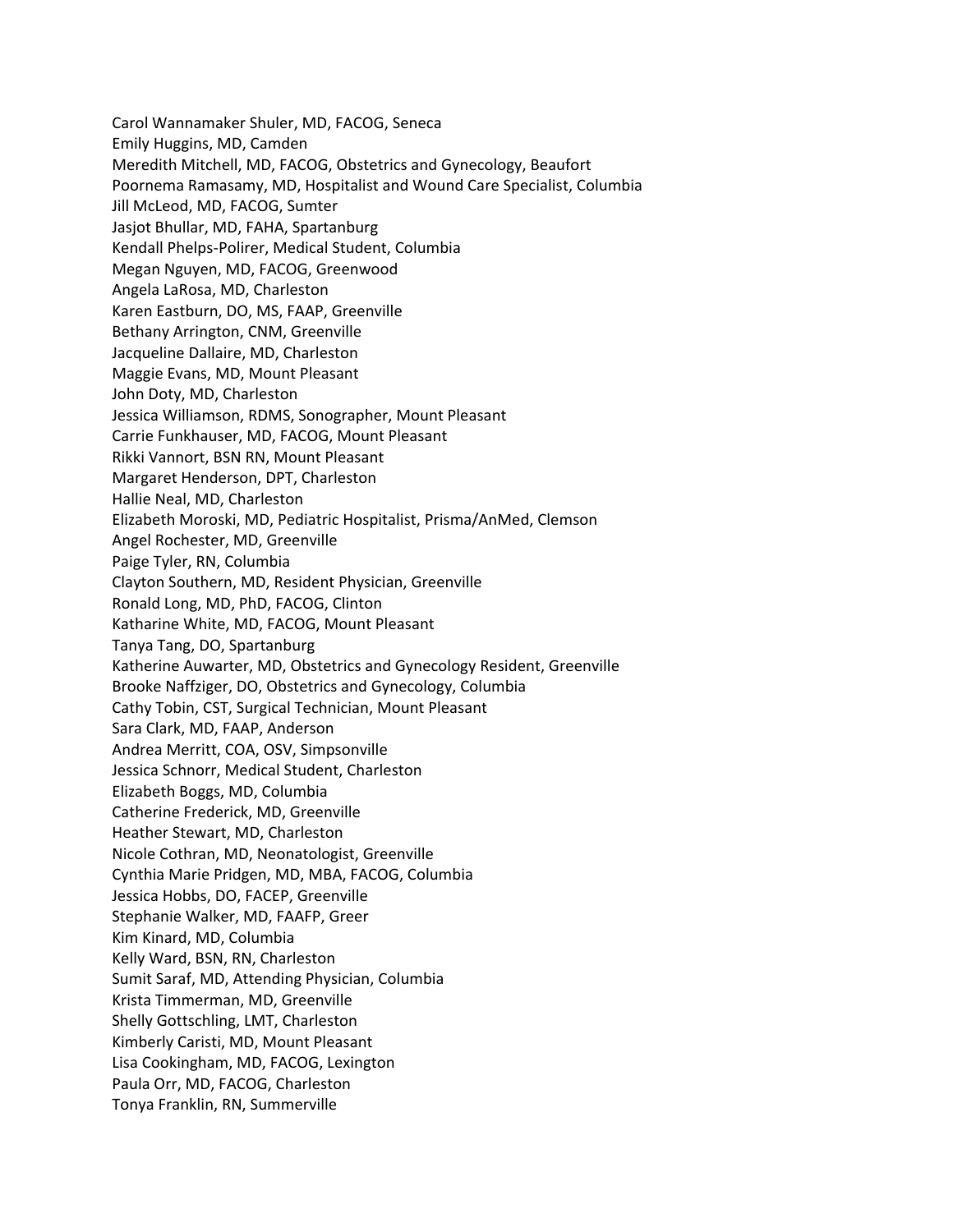Laura Morrison, MD, Spartanburg Caroline Powell, MD, MSCR, FACP, Internal Medicine, Columbia Katherine Gettys, MD, Greenville Laura J. Dickson, MEd, Campobello Rachelle Gajadhar, MD, AGSF, Internal Medicine/Geriatrics, Columbia Ann-Marie Menendez-Caldwell, MD, Spartanburg Katherine Farris, MD, Columbia Karenne Fru, MD, PhD, FACOG, Columbia Ezra M. Ash-Malachi, MD, Family Physician, Hopkins Erika Blank, MD, Mount Pleasant Victoria Holmes, RN, Charleston Anne Clement, RN, Mount Pleasant Brooke Hardin, PhD, Spartanburg Sharon D. Keiser, MD, FACOG, Associate Professor, Maternal-Fetal Medicine, Greenville Matthew J Lenhard, MD, FACOG, Residency Program Director, Columbia Angela Cruz, CCMA, Charleston Jennifer Simmons, MD, Greenville Chelsea Reynolds, DO, Columbia Sarah McDonald, MD, Charleston Thomas Brian Powell, MD, Columbia Amelie Harrison Weems, Medical Student, Greenville Christi Cook, MD, Obstetrics and Gynecology, Mount Pleasant Julia G. Payne, MD, Pulmonary and Critical Care, Greenville Mai Nguyen, MD, MPH, Obstetrics and Gynecology, Columbia Denise Longman, RN, Charleston Ruth Stanton, CNM, MS, Boiling Springs Kathleen Yahr, MA, LPC, Psychotherapist, Mount Pleasant Julie W. Hufham, MS, CGC, Genetic Counselor, Charleston Evan Monson, MD, Resident Physician, North Augusta Lauren Haney, PharmD, Charleston Brenna Casey, Medical Student, Spartanburg Marc D. Bingham, MD, FAAFP, Family Physician, Spartanburg Yolanda Newton, MD, FACOG, Obstetrics and Gynecology, Columbia Terra L. Ciurro, RN, Rock Hill Angela Dempsey, MD, MPH, FACOG, Charleston Maria Thomae, WHNP, Charleston Morgan Fisler, MD, Charleston Brittany Austin, MD, Charleston Catherine Boniface, MD, Obstetrics and Gynecology, Charleston Barbara B. Head, MD, FACOG, Associate Professor, Department of Obstetrics and Gynecology, MUSC, Charleston Lauren Knightly, MD, Charleston Eliza McElwee, MD, Charleston Katelyn Donaldson, MD, Obstetrics and Gynecology Resident, Charleston Kelli McFarling, MD, Charleston Cara Litvin, MD, MS, Charleston Judith T. Burgis, MD, FACOG, Columbia Eugenia Blake, APRN, CNM, Mount Pleasant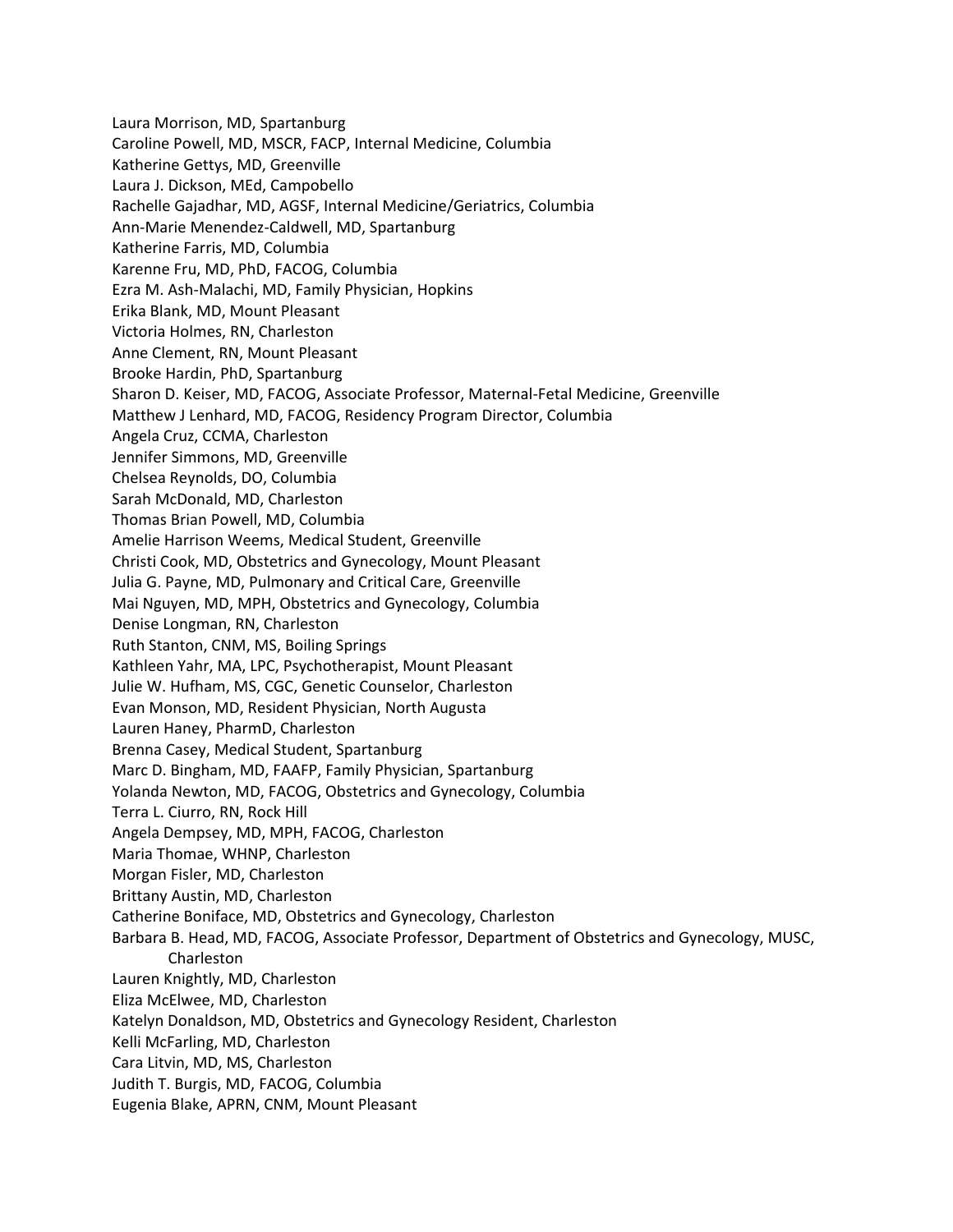Alexandra Latham, MD, Charleston Bryar Thompson, Medical Student, Spartanburg Fleming Mattox, MD, Obstetrics and Gynecology, Greenville Hunter Smith, MD, Obstetrics and Gynecology, Summerville Julia Bell Kimsey, BA, MSN, RNC-OB, Nurse Navigator, Columbia Casey Wadsworth, MD, Charleston Scott Sullivan, MD, FACOG, Mount Pleasant Patricia M. Seal, MD, FACOG, Clinical Assistant Professor, Columbia Kate Fisher, MD, Obstetrics and Gynecology, Columbia Autumn Edenfield, MD, Associate Professor at MUSC Department of Obstetrics and Gynecology, Charleston Judy Osborne, CNM, MSN, Johns Island Kelly Melton, MSN, RNC-OB, Chapin Lynn Crymes, MD, Charleston Paul B. Miller, MD, FACOG, Greenville Michele Saums, MD, Charleston Michelle Meglin, MD, FACOG, Assistant Professor, Charleston Molly Riehs, Medical Student, Greenville Jinho Eugene Kim, MD, Resident Physician, Columbia Creighton E. Likes, III, MD, Greenville Jennifer Palomo, Medical Student, Greenville Jonathan Hufford, MD, Greenville Melisa Holmes, MD, FACOG, Obstetrics and Gynecology, Greenville Jennifer Santos, Medical Student, Greenville Laura Carlson, MD, Greenville Rachel Powell, MD, Charleston Renee Stullich, Medical Student, Greenville Rebecca Lee, Osteopathic Medical Student, Orangeburg Michael B. Gentry, DO, FACOG, Physician, President, Turning Point Women's Center PA, Greenwood Lynn Wellman, MS, APRN, WHNP-BC, Columbia Kayce Edwards, MD, Greenville Kemi Balogun, BS, Medical Student, Greenville Gregory Brandon Caudill, Medical Student, Greenville Taylor Brown, Medical Student, Greenville Kayla Lobaugh, RDMS, RDCS, Charleston Nita Thapa, MD, Columbia Tiffany Bersani, MD, Beaufort Patricia Thompson, MD, Beaufort Kimberlee T. Goode, MD, FACOG, Columbia Addison Brandt, Medical Student, Greenville Jennifer Rutt, Medical Student, Greenville Katie Friday, MD, FACOG, Spartanburg Misty McDowell, MD, FACOG, Spartanburg Nicole Brzozowski, MD, Charleston Keiko Cooley, Medical Student, Greenville Jessica Anderson, Osteopathic Medical Student, Easley Kelcy Jackson, MS, Medical Student, Greenville Lawson Traylor, MS, Medical Student, Greenville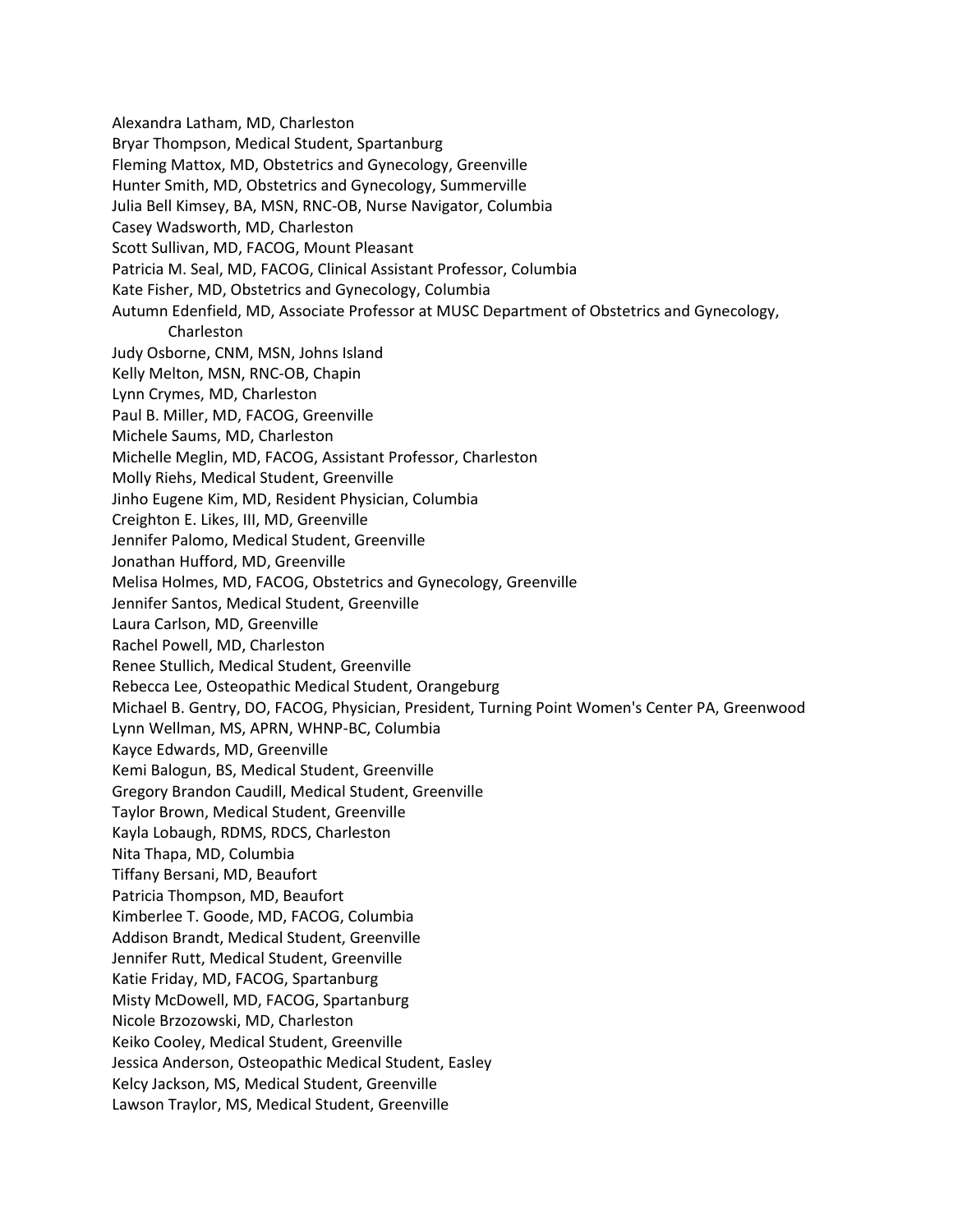Aaliyah Keels, BS, Medical Student, Greenville Elizabeth Richardson, MD, Private Practice Obstetrics and Gynecology, Charleston Scott H. Daniel, MD, FACOG, Hartsville Marjorie A. Chorness, MD, FACOG, Greer Kathleen Riley, Osteopathic Medical Student, Greenville Natalie Padgett, Medical Student, Greenville Krista Wagoner, MD, Obstetrics and Gynecology, Charleston E. Mason Jackson, Medical Student, NREMT, Greenville Mikaela Conley, Medical Student, Greenville Kellie Shell, Medical Student, Columbia Cynthia E. Kolb, MD, Sullivan's Island Carol B. Alan, MD, FACOG, Sumter William A. Dennis, MD, Retired Obstetrician and Gynecologist, McClellanville Jessica Tarleton, MD, MPH, Charleston Janice Lark Coleman, MD, FACOG, Columbia Jessica Accardi, Medical Student, Greenville Linda George, CNM, Hartsville Michael O'Brien, Medical Student, Greenville Connor Brunson, Medical Student, Greenville Lauren Castleberry, MD, ACOG, Lexington Elena Roberts, MS, Medical Student, Greenville Christine K. Roberts, MD, FACOG, Myrtle Beach Margaret Papadea, MD, Obstetrics and Gynecology, Charleston Samuel Collinsworth, Medical Student, Greenville Monica Mitchum, MD, Charleston Rachel Garrett, Certified Lactation Counselor, West Columbia Regina Evans, MD, FACOG, Georgetown Coen Hasenkamp, Medical Student, Greenville Robert V. Cummings, MD, Hilton Head Island Jack Simmons, MD, PhD, FACOG, ABOG, Charleston Madison Herin, Medical Student, Greenville Kenneth F. Trofatter, Jr., MD, PhD, Simpsonville Jessica Bigner, Medical Student,Greenville Robert Eagar, MPH, Greenville Caroline Welchman, MD, Columbia Elizabeth Jones, M.Ed, Columbia John A. H. Russell, MD, FACOG, Greenwood Philip Levin, MD, FACOG, Isle of Palms Michael Hoenig, MD, Orthopaedic Surgeon, Spartanburg Madison Ferguson, Medical Student, Greenville Danielle Harris, MD, Greer Melanie Blohm, MD, Mount Pleasant Megan Wright Sinnett, MD, FACOG, Greer Erin Thurston MD, FACOG, Greenville Melissa Fritsche, MD, Spartanburg Chloe Schockling, Medical Student, Greenville David S. Enyart Jr., 2021 MD Candidate, Greenville Kelly Johnson, MD, FACEP, Emergency Medicine Physician, Greenville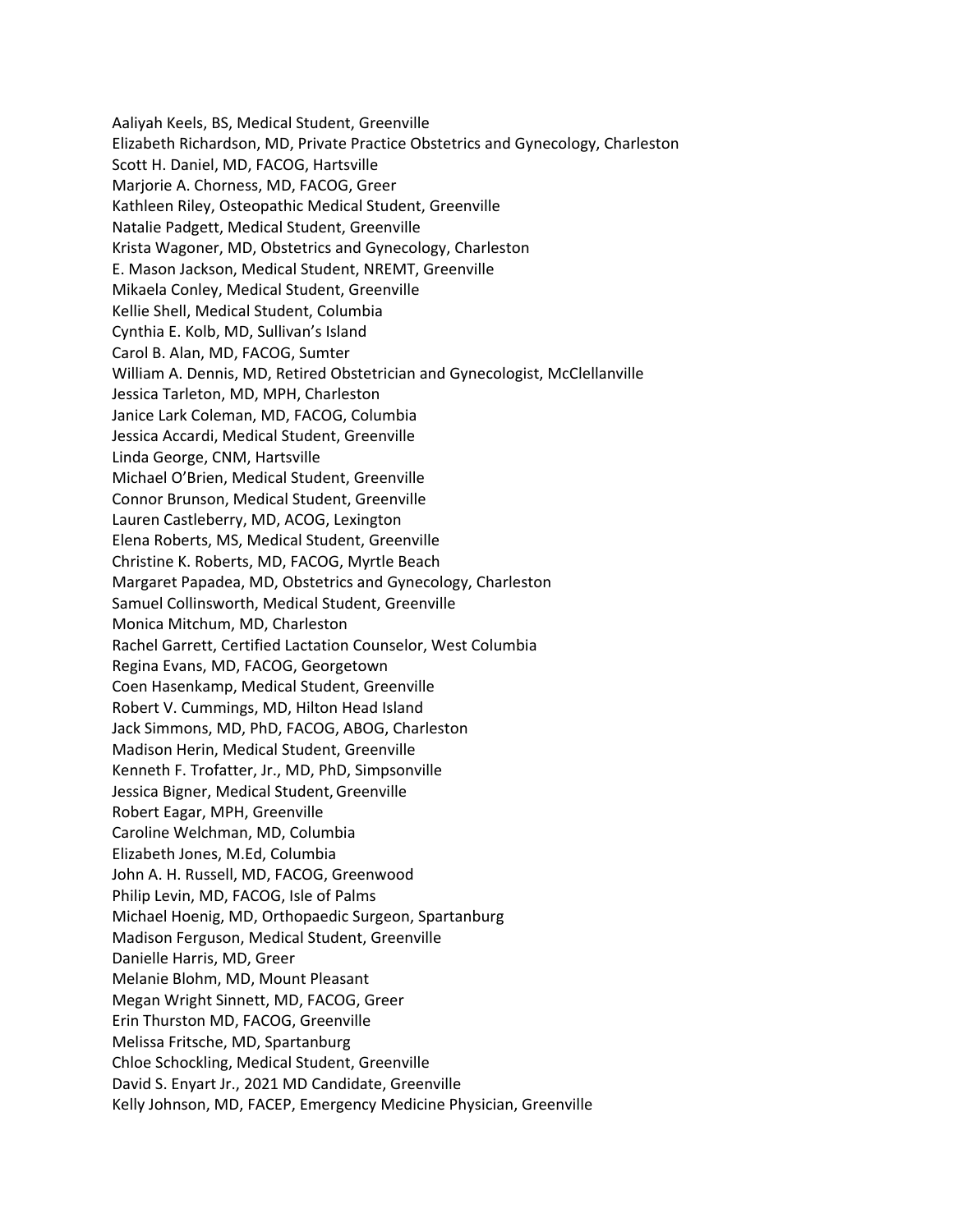Ashley Jeffords, APRN, FNP, Columbia Cynthia D. Grady, MD, Conway Russell Pace, MD Candidate, Greenville Cameron Nolan, Medical Student, Easley Shauna Owen, Medical Student, Greenville Baley Ganger, RN, BSN, MSP, RN-BC, North Charleston Haley Murray, DO, Obstetrics and Gynecology, Aiken Tracy Nelson, MD, Senior Partner, Magnolia OB/GYN, Myrtle Beach Mariel Sullivan, Medical Student, Greenville Allison Frederick, Medical Student, Greenville Mark Salley, MD, Columbia Robert H. Weinfeld, MD, FACOG, Bluffton Eleanor Oakman, MD, FACOG, Physician Director, Charleston Molly Mitchell, PA-C, Mount Pleasant Joyce A. Noriega, MD, FACOG, Obstetrics and Gynecology, Charleston Samantha Shelhoss, Medical Student, Greenville Kyleigh Connolly, Medical Student, Greenville Kate Hoffman, Medical Student, Greenville Deepti Athavale, BS, Medical Student, Greenville Nabihah Kumte, BS, Mecial Student, Greenville Anjali Amalean, Medical Student, Greenville Alexandra North, Medical Student, Greenville Marilyn Hellebuyck, BSN, RN, Infection Control and Prevention, Greenville Helen Latham, MD, FACOG, Sumter Samantha Brummer, Medical Student, Greenville Eleanor Petyak, Medical Student, Greenville Alexandra Conry, Medical Student, Greenville Rebecca Bernstein, MS, CMA, Medical Student, Greenville Madeleine Mendelow, Medical Student, Greenville Anna Hayden, BS, Medical Student, Greenville Madison Little, Medical Student, Greenville Samantha Garza, MS, Medical Student, Greenville Hayn Jackson, Medical Student, Greenville Rachel A. Allan, MD, Resident, Obstetrics and Gynecology, Columbia Kristin Bell, DO, FACOG, Columbia Jonathan Vandenberg, Medical Student, Greenville Sarah Shepard, BS, Medical Student, Greenville Mohit Gandhi, Medical Student, Greenville Christina Doucette, LPC, Mount Pleasant Alyssa Barré, Medical Student, Greenville Jasmine Dennis, Medical Student, Greenville Granger C. Osborne, MD, FACOG, Charleston Gerald Johnson, Jr., PharmD, Charleston Laura Gorham, MD, Greenville Kelty Fletcher, Medical Student, Greenville James Elliott Cooper, Medical Student, Greenville Debby Lee, Medical Student, Greenville Nabihah Kumte, BS, Medical Student, Greenville